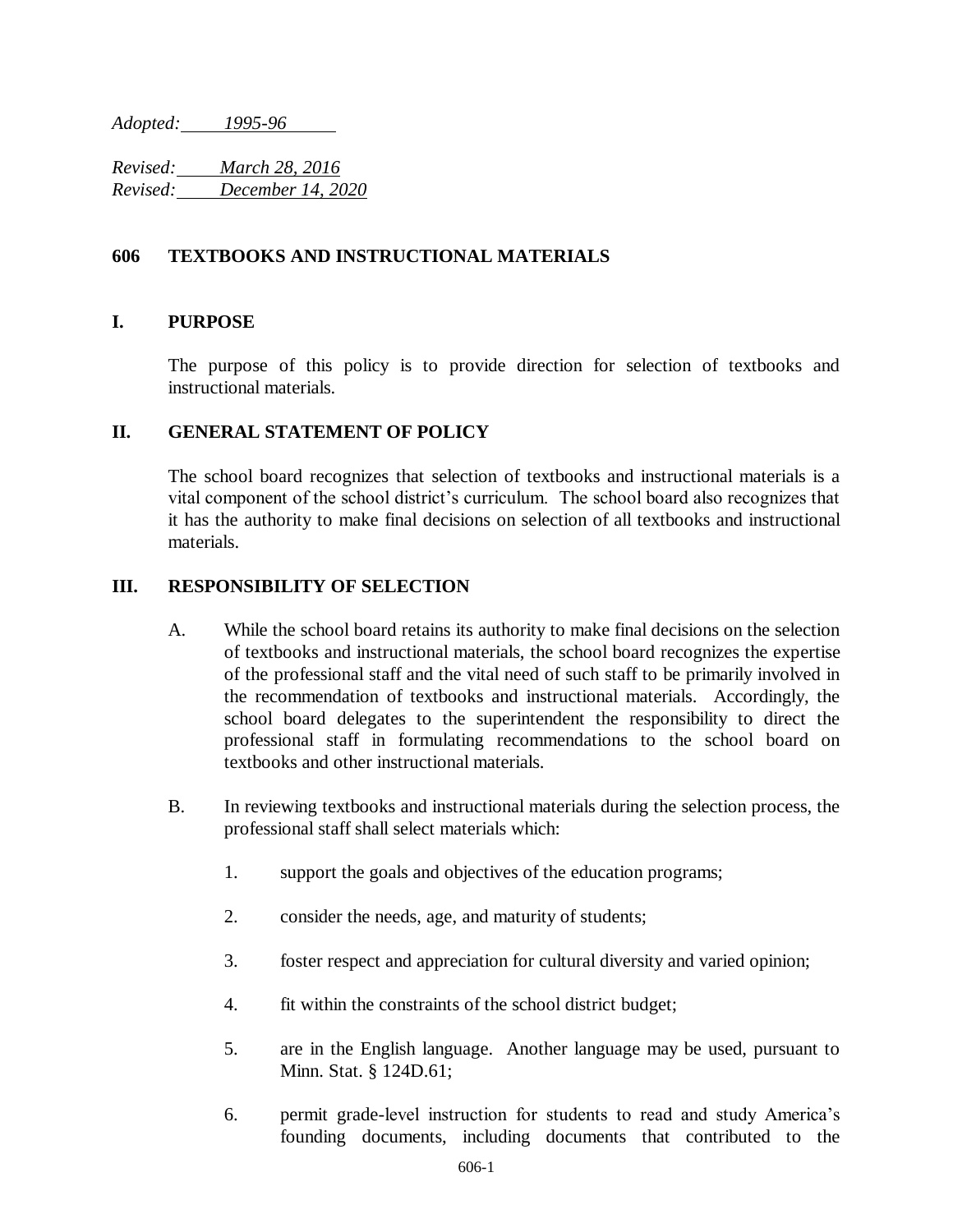foundation or maintenance of America's representative form of limited government, the Bill of Rights, our free-market economic system, and patriotism; and

- 7. do not censor or restrain instruction in American or Minnesota state history or heritage based on religious references in original source documents, writings, speeches, proclamations, or records.
- C. The superintendent shall be responsible for developing procedures and guidelines to establish an orderly process for the review and recommendation of textbooks and other instructional materials by the professional staff. Such procedures and guidelines shall provide opportunity for input and consideration of the views of students, parents, and other interested members of the school district community. This procedure shall be coordinated with the school district's curriculum development effort and may utilize advisory committees.

## **IV. SELECTION OF TEXTBOOKS AND OTHER INSTRUCTIONAL MATERIALS**

- A. The superintendent shall be responsible for keeping the school board informed of progress on the part of staff and others involved in the textbook and other instructional materials review and selection process.
- B. The superintendent shall present a recommendation to the school board on the selection of textbooks and other instructional materials after completion of the review process as outlined in this policy.

# **V. RECONSIDERATION OF TEXTBOOKS OR OTHER INSTRUCTIONAL MATERIALS**

- A. The school board recognizes differences of opinion on the part of some members of the school district community relating to certain areas of the instruction program. Interested persons may request an opportunity to review materials and submit a request for reconsideration of the use of certain textbooks or instructional materials.
- B. The superintendent shall be responsible for the development of guidelines and procedures to identify the steps to be followed to seek reconsideration of textbooks or other instructional materials.
- C. The superintendent shall present a procedure to the school board for review and approval regarding reconsideration of textbooks or other instructional materials. When approved by the school board, such procedure shall be an addendum to this policy.

*Legal References*: Minn. Stat. § 120A.22, Subd. 9 (Compulsory Instruction – Curriculum)